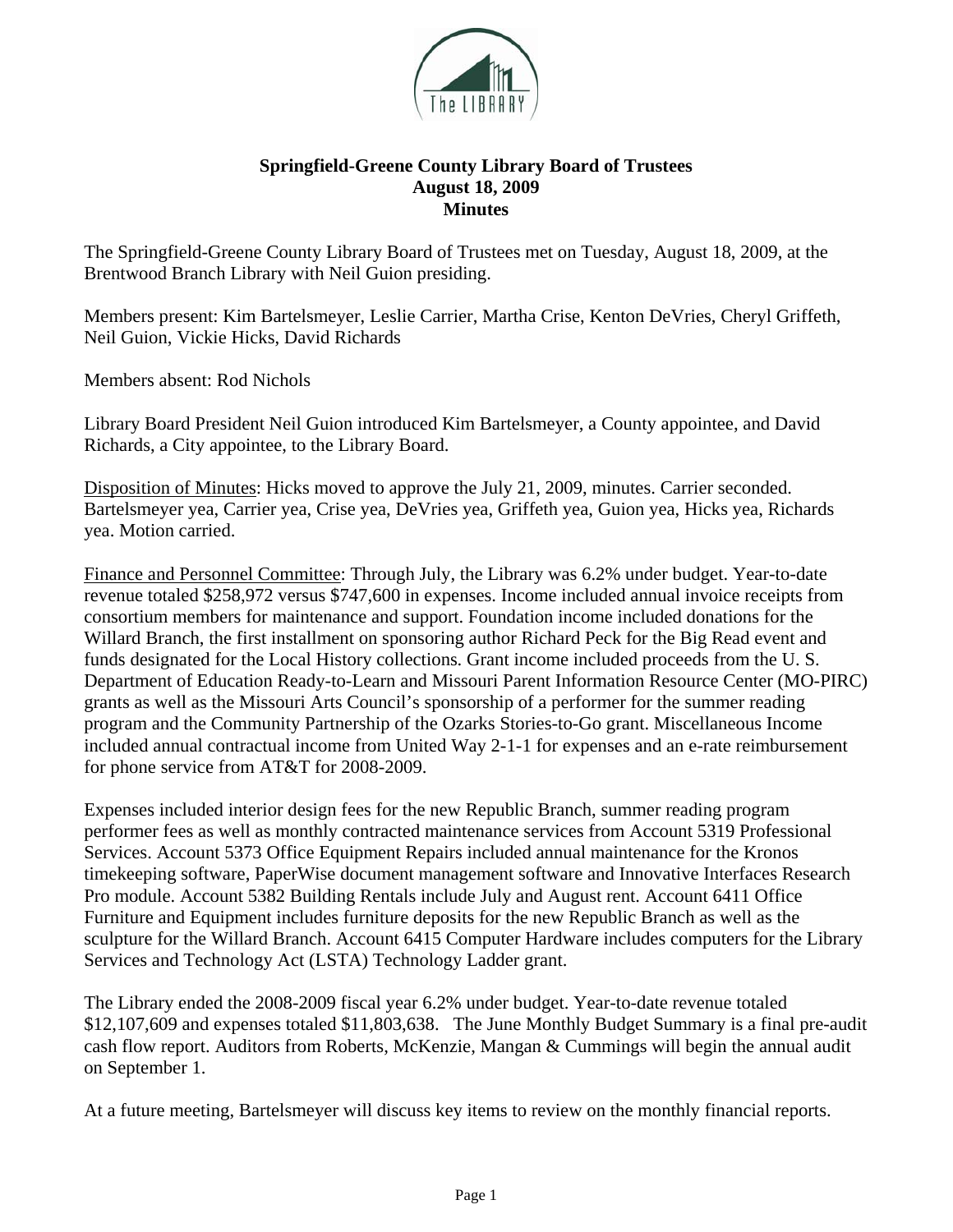Buildings and Grounds Committee: Griffeth reported that Developer Paul Larino presented additional information on the proposal for a new library at the Wilson Creek Marketplace in Battlefield. The information included projected operational costs to lease a 10,000 square foot building in the development.

It was the consensus of the Board to notify Developer Paul Larino and the City of Battlefield that a branch in the Wilson Creek Marketplace does not fit into the Board's priority list at this time. Executive Director Regina G. Cooper will send a letter to Larino and the Battlefield mayor informing them of the Board's decision.

Staff will create a map with the service area radius of existing and proposed branches to demonstrate gaps or overlaps.

Carpet bids were awarded to Grooms Office Environments for the new Republic Branch. The Friends of the Library approved a funding request for furnishings for the new branch. Contractor/Developer Don LaRue anticipates completing construction by September 15. The carpeting can be scheduled after September 1, and the Information Technology Department should also be able to begin cabling. Furniture bids closed on August 21 and should be awarded the following week.

LaRue has not signed the amended lease agreement and requested some changes be made to the agreement. LaRue will furnish weekly written construction updates instead of typed updates. LaRue does not want to pay storage costs for furnishings but assured the Library he has storage space available if needed. LaRue requested the rent start date commence when the branch is open to the public and strike the clause "or ninety (90) days after the Landlord completes the construction of the Landlord's work and delivers the Certificate of Occupancy to Tenant".

Hicks moved to accept the changes to the amended lease agreement requested by Contractor/Developer Don LaRue. Crise seconded. Bartelsmeyer yea, Carrier yea, Crise yea, DeVries yea, Griffeth yea, Guion yea, Hicks yea, Richards yea. Motion carried. Cooper will e-mail the Board when the contract is signed.

Cooper will meet with the Friends of the Library grant committee to update them on potential expansion options for the Brentwood Branch and answer questions about the funding request to purchase the house and lot adjacent to the branch.

Programs, Services and Technology Committee: Youth Services Coordinator Nancee Dahms-Stinson gave an overview of programming services as part of the strategic planning reports. The committee is developing a programming evaluation process. They will present a condensed report as part of the board education at the November meeting.

Circulation in July increased 9% with 379,400 materials circulating systemwide. Total branch traffic increased 15.6% with 188,307 patron visits. Systemwide, 1,215 groups used the meeting rooms with an attendance of 7,194. There were 316,068 searches from the Library's electronic products. The web server recorded a total of 978,934 page views by 81,616 visitors during July.

Report of the Director: The Library staff began transitioning to the new VoIP (Voice over Internet Protocol) phone system.

New Board members attended an orientation session and toured the Library Center. They will tour other branches on the afternoon of August 28.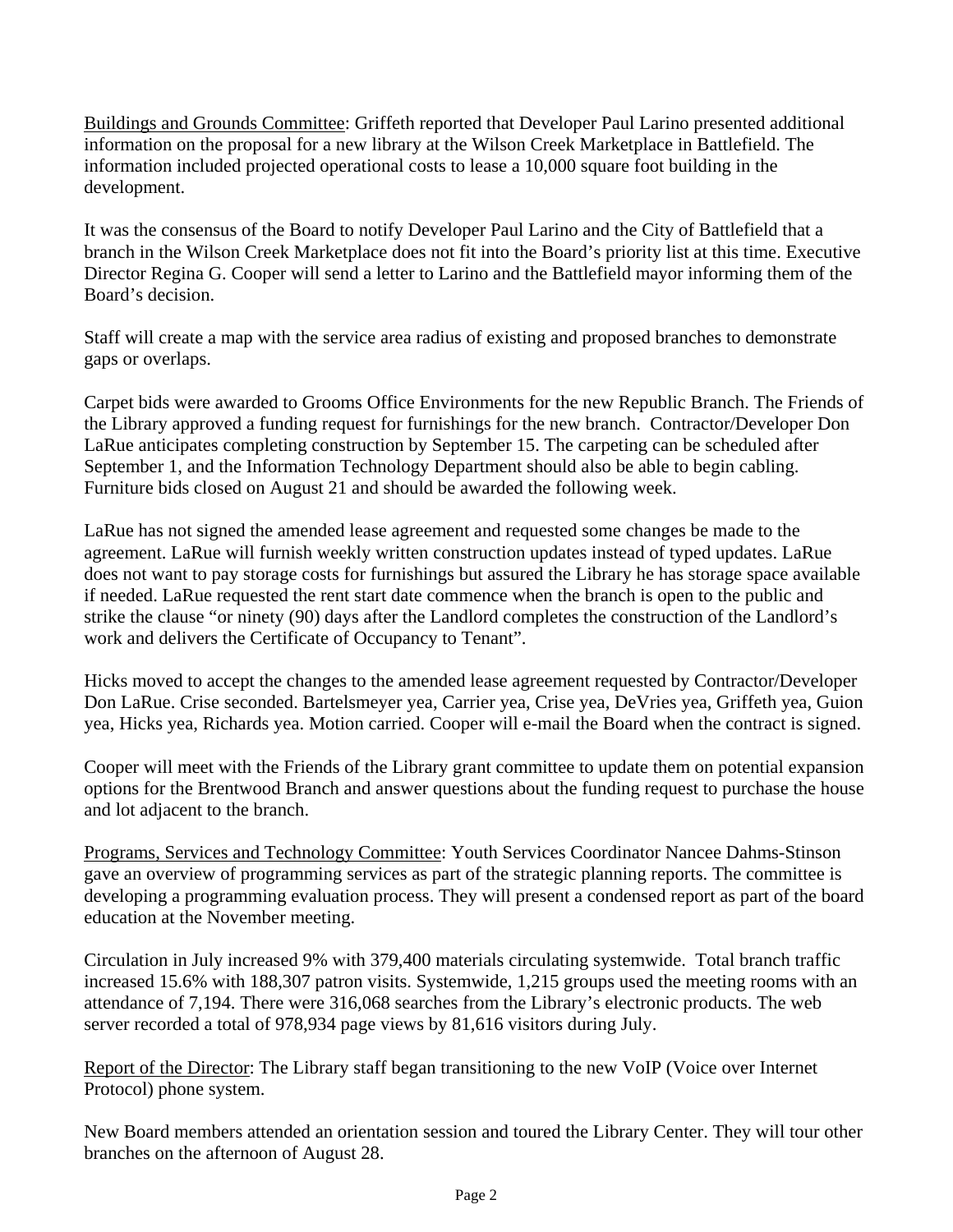Interviews began for the Community Relations Director job vacancy. The Library has received more than 50 applications for that position.

The Library Foundation approved sponsoring two author visits to Springfield. The Library will partner with Missouri State University, Drury University and Springfield Public Schools for a portion of the funding to have children's author Patricia McKissack visit in October as a preview of the African American Read-In in February. Richard Peck, author of *A Long Way From Chicago*, will make an appearance for the Big Read program in the spring.

Staff from Kirkpatrick, Phillips & Miller, including Library Trustee Vickie Hicks and Library Foundation Trustee Beau Barrett, named the Springfield-Greene County Library District as the beneficiary of the \$210 raised through Jeans Day at their company.

Unique Management Services, Inc., the Library's collection agency, recovered \$135,800 in fines for the Library District last year. After subtracting the cost of their services, collections averaged \$9,957.83 per month.

Planning and Development Coordinator Carol Grimes and Edge Coordinator Jazy Mihalik are writing a grant to apply for stimulus money that will be used to enlarge the Edge, the Library's community technology center.

Foundation Center Librarian Tammy Flippen is applying for a Weed and Seed grant from the Department of Justice to provide policing for areas in need. The Library will work with the Urban Districts Alliance and Springfield Police Chief Lynn Rowe to pursue this funding, which will help pay for officers to patrol both Park Central and Midtown Carnegie Branches.

Trustee Leslie Carrier, Executive Director Regina G. Cooper and Associate Director of Public Services Jim Schmidt will travel to St. Louis in early November for advocacy training as part of the Bill & Melinda Gates Foundation grant.

Cooper attended the opening of Treasures—Rare Books at the Meyer Library at Missouri State University. These items are located in the Special Collections & Archives Department headed by new Trustee David Richards.

Cooper attended two educational fundraising sessions with Foundation Director Michelle Creed. She also spoke about Library services at the monthly Rotaract meeting. Rotaract is a Rotary-sponsored service club for members ages 18-30.

Programs in July included storytimes focusing on getting children ready for kindergarten as well as a bilingual storytime attended by five families at the Brentwood Branch. A patron at the Women, Infant and Children (WIC) clinic received a book for her new baby as part of the Ready-to-Learn grant. She said the book was the first gift she had for her baby because her money was spent on essentials--diapers and formula.

Board Education: Outreach Services Manager Allison Eckhardt reviewed the SWOT analysis for the outreach strategic planning committee. She highlighted the strengths, weaknesses, opportunities and threats for outreach services as well as reviewed the committee's goals. Several programs and services have started through grants. Goals include securing permanent funding for successful grant-funded